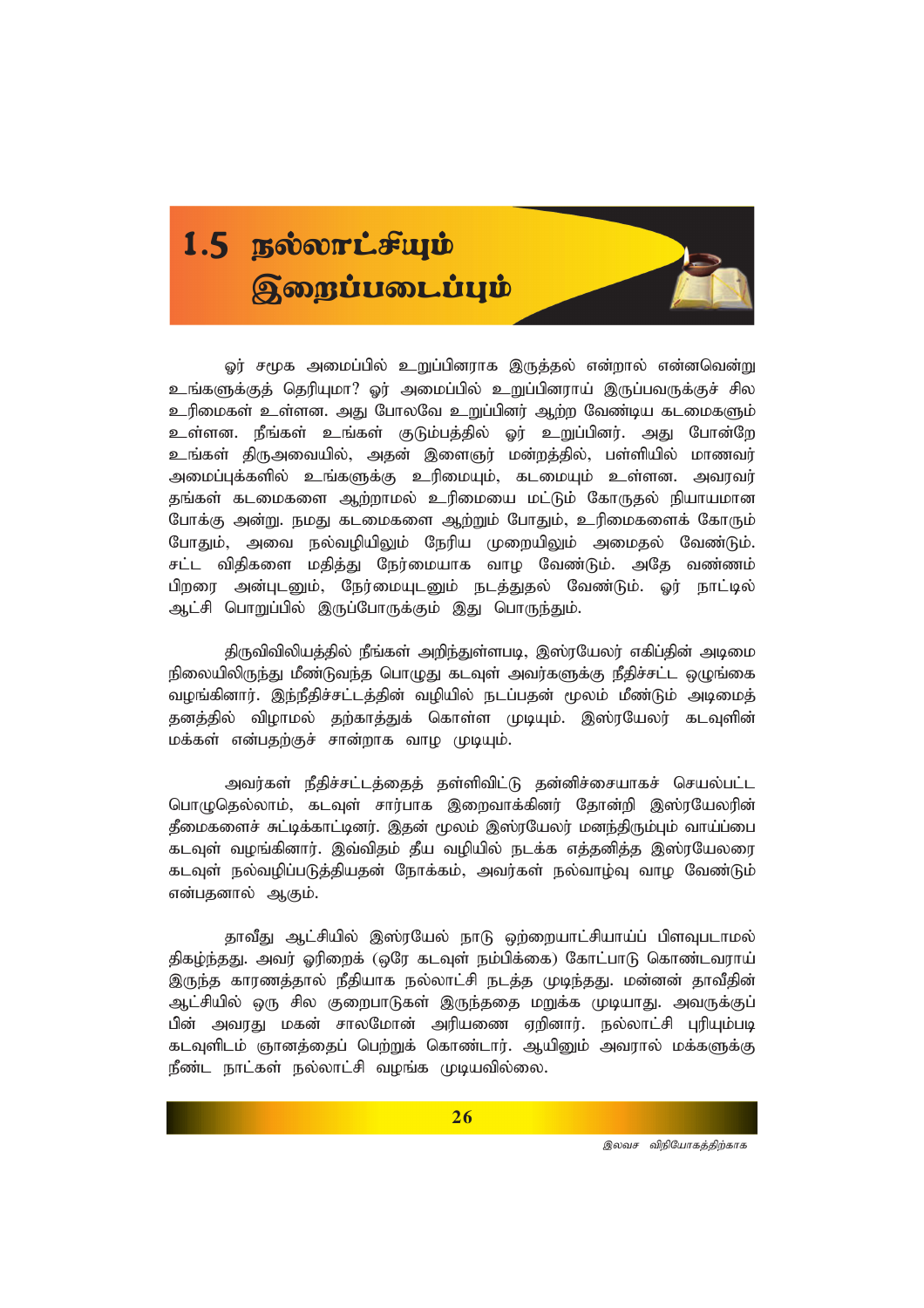சாலமோன் அரசர் எருசலம் பேராலயத்தைக் கட்டினார். இருப்பினும் பல தெய்வ வணக்கத்தில் நம்பிக்கை கொண்ட வேற்றின மனைவியினரால், *m];jNuj;J kw;Wk; nfNkhR Nghd;w Ntw;W nja;tq;fis topglyhdhu;. flTs; mtUf;F toq;fpa vr;rupf;if %yk; mtiu kde;jpUk;gr; nra;a Kbatpy;iy. ey;yhl;rpia tpl;L tpyfp gilf;fyd; Nghu;Kiwfspy;* நாட்டம் கொண்டார். மக்கள் செய்வதறியாது தவித்தனர்.

அரசருக்கு எதிராகப் போராடியவரும் இருந்தனர். அவர்களில் தளபதி எரொபவாம் என்பவரும் ஒருவர். அவர் ஆற்றல் மற்றும் சுறுசுறுப்பு மிகுந்த இளைஞராக இருந்தார். ஒரு நாள் அகியா என்ற இறைவாக்கினர் தோன்றி, சாலமோறுக்கு பிறகு இஸ்ரயேல் நாட்டிற்கு நிகழப்போவதை அறிவித்தார்.



எரொபவாம் மீது சாலமோன் ஐயப்பாடு (சந்தேகம்) கொண்டதனால், அவர் சாலமோனிடம் இருந்து தப்பியோடி அரசர் மரணமடையும் வரையில் எகிப்தில் *kiwe;J tho;e;jhu;.*

சாலமோனின் பின்பு அவரது மகன் ரெகபெயாம் அரியணையேற்றார். இஸ்ரயேலின் தலைவர்கள் அவரை அரசராக்க ஒன்று திரண்டனர். எகிப்தில் மறைந்து வாழ்ந்த எரொபவாம் அவர்கள் நடுவில் இருந்தார். ரெகபெயாம் அரியணை பொறுப்பேற்பதற்கு முன்பு எரொபவாம் ஓர் விண்ணப்பத்தை முன் வைக்கார்.



## சி<u>ந்</u>தியுங்கள்

எரொபவாம் மற்றும் அவரோடு வந்த மக்கள் முன் வைத்த விண்ணப்பம் மற்றும் அவர்கள் தந்த வாக்குறுதி என்ன? மக்கள் ஆட்சியாளருடன் கலந்துரையாடுவது நல்ல பலன் தருமா?

அரசாட்சி எப்படி அமைய வேண்டும் என்பதற்கு இப்பகுதி வழங்கும் செய்தி என்ன?

*இலவச விநியோகத்திற்காக*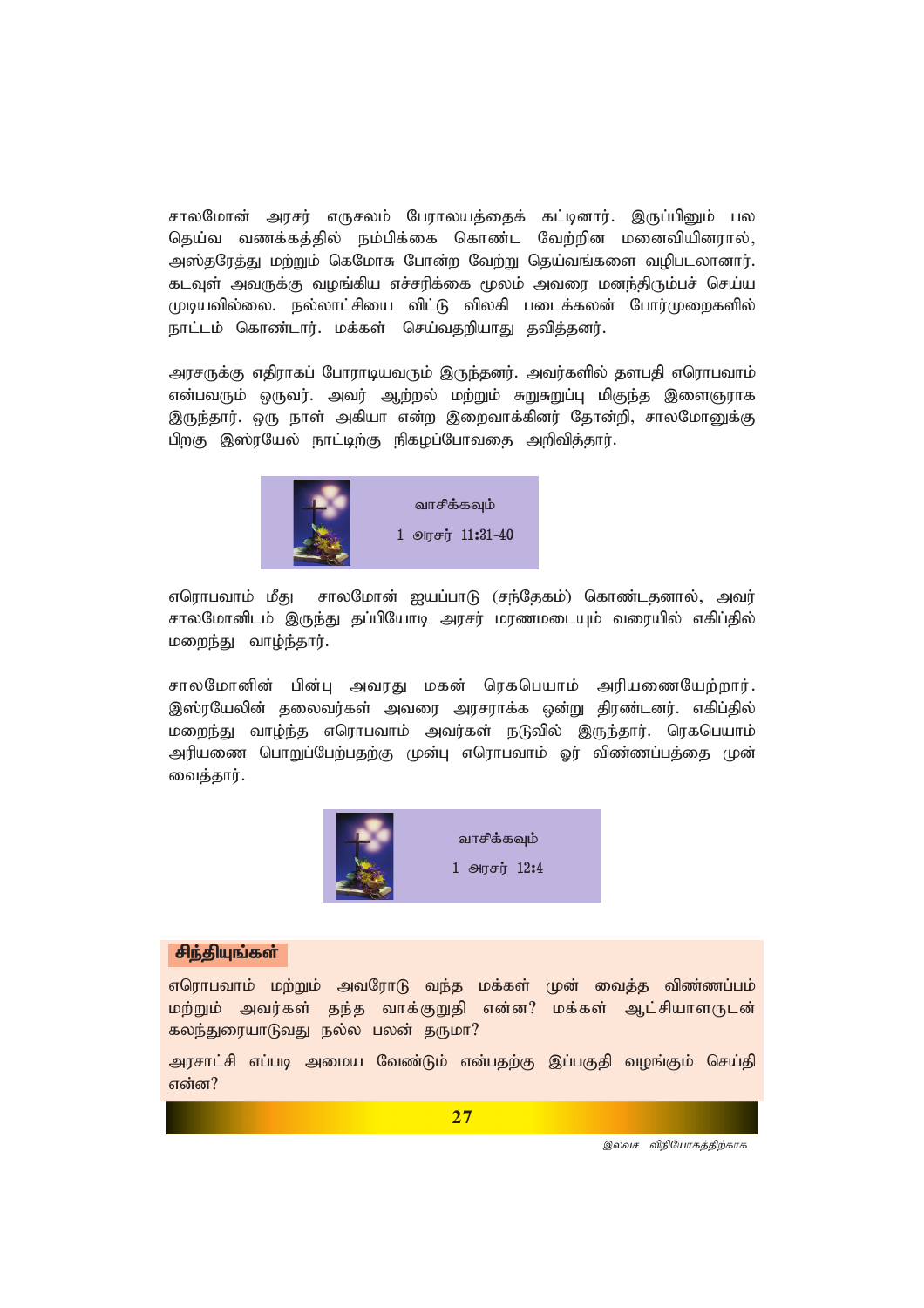ஓர் அரசனின் கடமை மக்களை நல்லாட்சி மூலம் பாதுகாப்பதாகும். மக்கள் மீது ரெகபெயாம் அரசன் சுமத்திய வரிச் சுமை மற்றும் வாழ்க்கைப் பளுவைத் தாங்க முடியாத மக்கள் முறைப்பாடு செய்ய ஆரம்பித்தார்கள். அரசாட்சியை நேரிய வழியில் நடத்துவதற்குத் தேவையான ஆலோசனைகளை வழங்க அவர்கள் முன் வந்தனர். கடவுளின் விருப்பத்திற்கு ஏற்ப மக்களை வழி நடத்துவதன் மூலம் இறைப்படைப்புகளுக்கு பங்களிப்புச் செய்யலாம். எனவே மக்களின் மூப்பர், அரசனிடம் நீதியான ஆட்சியைக் கோரினர். அகற்கு அரசர் ரெகபெயாம், ''நீங்கள் சென்று மூன்று நாட்களில் திரும்பி வாருங்கள்'' என்று கூறி அனுப்பினார். அதன் பிறகு அரசன் ரெகபெயாம் அரசவையில் பணியாற்றிய முதியவரிடம், இவர்களுக்கு என்ன மறுமொழி கூறலாம்? உங்கள் கருத்தென்ன என்று ஆலோசனை கேட்டார். அவர்கள் அரசனிடம், இம்மக்களுக்கு இனிய சொற்களில் பதிலளித்தால் அவர்கள் எந்நாளும் உமக்குப் பணியாளர்களாய் இருப்பார்கள் என்றார்கள். ஆனால் அரசர் முதியோர் தனக்கு அளித்த அறிவுரையைத் தள்ளிவிட்டு, தன்னோடிருந்த இளைஞரோடு ஆலோசிக்கார்.

மூன்று நாட்களுக்குப் பிறகு தன்னிடம் வந்த மக்களிடம், 'என் தந்தை உங்களை நடத்தியதை விட நான் உங்களைக் கடினமாக நடத்துவேன்<sup>;</sup> என பதிலுரைத்தார். இதைக் கேட்ட மக்கள் மிகவும் மனமுடைந்த நிலையில்,  $^{\prime\prime}$ இனி உமது ஆட்சியின் கீழ் இணைந்து வாழ்வதில் பயனில்லை'' என்று கூறி திரும்பிச் சென்றனர்.

இஸ்ரயேல் நாடு இரண்டாகப் பிரிந்து சென்றதற்கு இதுவே முதன்மையான காரணமாய் அமைந்தது. அது முதல் இஸ்ரயேல் வடநாடு, தென்நாடு என இரு நாடுகளாகப் பிரிந்தது. வடநாடு இஸ்ரயேல் என்றும், தென் நாடு யூதா என்றும் பெயர் பெற்றன. வட நாட்டின் தலை நகரம் சமாரியா. அங்கு பத்து கோத்திரங்கள் (குலம்) ஒன்று கூடி எரொபவாமை தமக்கு அரசனாக ஏற்படுத்தினார்கள். இரண்டு கோத்திரங்கள் இணைந்த தென் நாடு ரெகபெயாம் தலைமையில் ஒரு அரசாக உருவாகியது. அதன் தலைநகரம் எருசலேம் ஆகும். ஓர் அரசன் நீதியாக ஆட்சி புரியாவிட்டால் நாட்டு குடிமக்கள் பிரிந்து செயல்படத் தொடங்குவர் என்பதற்கு இது ஒரு நல்ல எடுத்துக் காட்டாகும். இது போன்ற வேளைகளில் கடவுளின் படைப்புகளின் வளர்ச்சிக்கு எவ்வாறு உதவ முடியும்?

ரெகபெயாம் நீதியான ஆட்சி நடத்துவதற்கு தனக்கு கிட்டிய ஒரு நல்ல வாய்ப்பைத் தவற விட்டதை உங்களால் புரிந்து கொள்ள முடிகிறதா?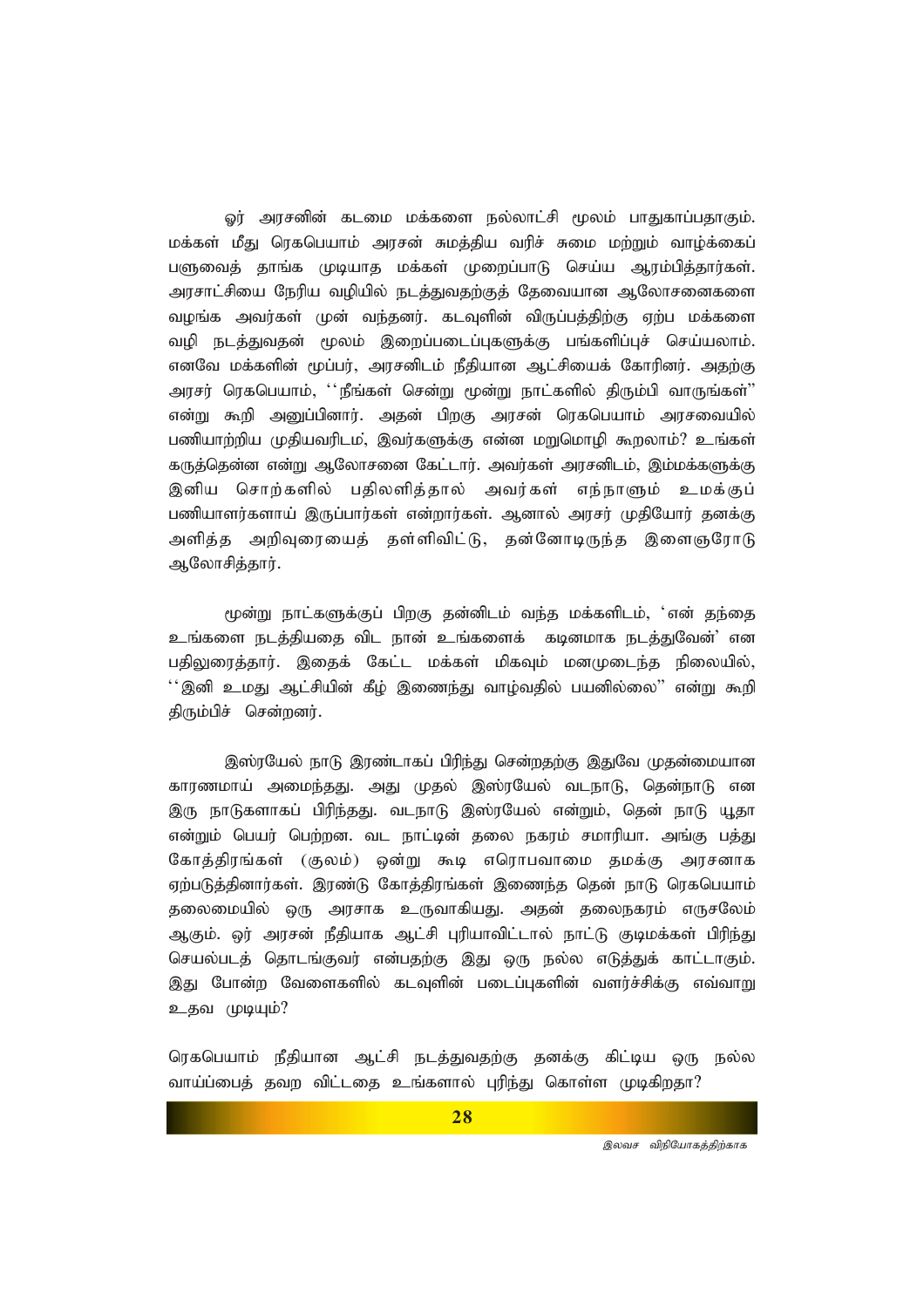## படைப்பின் வளர்ச்சியில் பவுலின் செய்கி

பவுலடிகளார் கொரிந்து திருஅவைக்கு எழுதிய திருமடலை நோக்குவோம். கொரிந்து திரு அவையில் மக்களிடையே ஏற்பட்ட சிக்கல்களை நீக்க பவுல் முன்வைத்த தீர்வுகளைப் பார்ப்போம். நமது படைப்பாளராகிய கடவுளுக்கும் அவரால் படைக்கப்பட்ட படைப்புகளுக்கும் இடையிலான வேறுபாட்டை உணர்ந்து அறிய வேண்டுமென உணர்த்துகிறார்.

1 கொரிந்தியர் 12:4-11 உள்ள பகுதியின்படி தூய ஆவியார் எவ்விதம் செயல்படுகிறார் என வாசித்து அறியவும். இப்பகுதியின் கூற்றுப்படி இவ்வுலகில் இறையரசு எவ்விதம் வளர்ச்சியடைகிறது என்பதைப் புரிந்து கொள்ள முனையவும். பிறருடைய நன்மை கருதி எவ்விதம் ஒற்றுமையாகச் செயல்படலாம் என சிந்திக்கவம்.

்அருள் கொடைகள் பலவகையுண்டு. ஆயினும் அவற்றை வழங்குபவர் தூய ஆவியாரே<sup>?</sup>. எனவே, ஒரே ஆவியாரிடமிருந்து கொடைகளைப் பெற்றவர்கள் லருவரையொருவர் முந்திக் கொள்ளப் போட்டியிடும் நிலைமையைத் தவிர்த்தல் வேண்டும். உடலின் ஒர் உறுப்பு இன்னுமொரு உறுப்பிற்கு உதவுவதன் மூலம் உடலின் செயல்பாட்டிற்கு துணை புரிவதைப் போன்று, கொடைகளைப் பெற்றவர்களும் ஒருவரோடொருவர் இணைந்து செயல்படுவதுடன், ஏனைய படைப்புகளின் வளர்ச்சிக்கு உதவுதல் வேண்டும் என்னும் கருத்தைப் பவுல் அடிகளார் முன்வைக்கிறார்.

எனவே இறையரசின் குடிமக்கள் என்ற வகையில் செயல்பட நாம் அழைக்கப்பட்டுள்ளோம். கடவுளே அனைத்து ஆற்றலும் உள்ளவர் என்பதை உணர்ந்து, அவருக்குக் கீழ்ப்படிந்து, அனைத்துப் படைப்புகளின் வளர்ச்சிக்கு பங்களிப்புச் செய்ய வேண்டிய நமது கடப்பாட்டை உணருவோம். ஆண்டவர் இயேசு கிறிஸ்துவுக்குள்ளாக இணைக்கப்பட்டுள்ள நாம், ஒருவரின் வளர்ச்சிக்கு இன்றுமொருவர் பங்களிப்புச் செய்ய வேண்டும் என்பதை உணர வேண்டும். இப்பணி இலகுவான பணியல்ல என்பதால் தூய ஆவியாரின் வழி நடத்துதலை நாம் பெற வேண்டும்.

**29**

்<br>*இலவச விநியோகத்திற்காக*